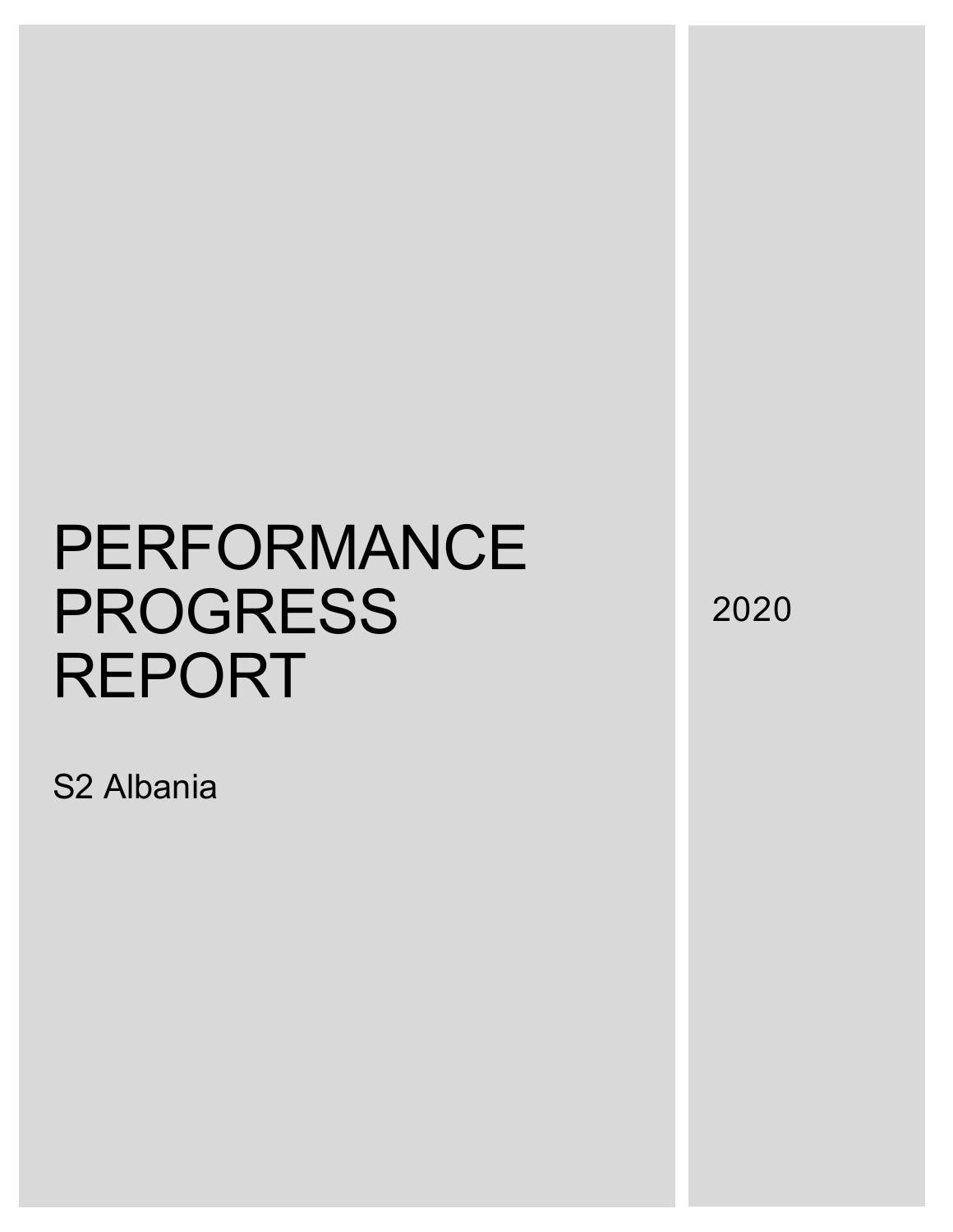# **Table of Contents**

| Internal policies and procedures related to internal control systems covering the financial reporting 18 |
|----------------------------------------------------------------------------------------------------------|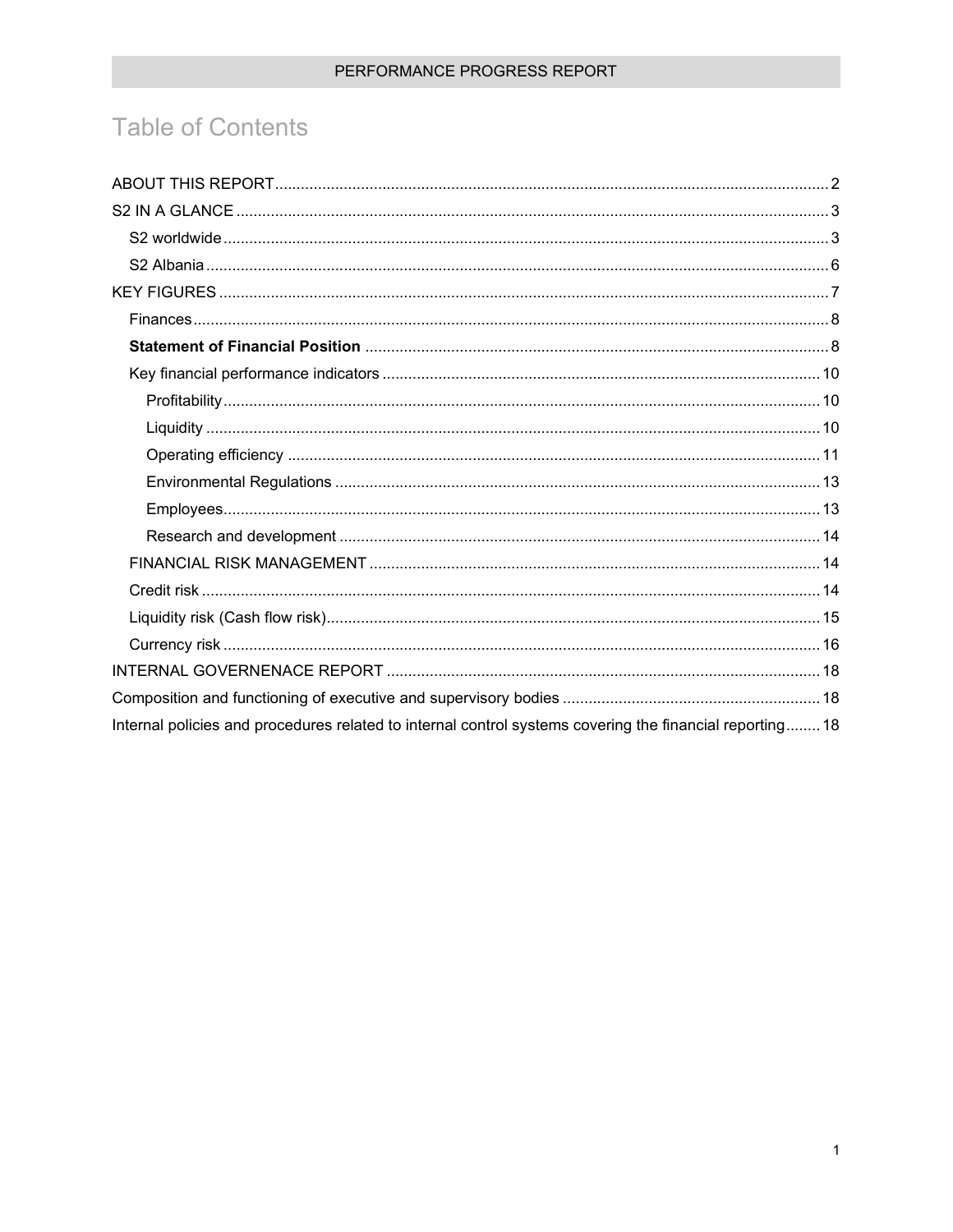# <span id="page-2-0"></span>ABOUT THIS REPORT

In 2018, the Ministry of Finance approved the Law No. 25/2018, dated 10.05.2018 "On Accounting and Financial Statements" asking companies to prepare the Performance Progress Report (ref: article 17 Performance Progress Report). In addition, for some companies is also required the Internal Governance Report (ref: article 19), which is an integrated part of the Performance Progress Report.

This year Performance Progress Report includes also in a specific section the Internal Governance Report (hereinafter referred to as the "Report") independently assured for S2 Albanian shpk ("S2 Albania" or "company"), covering the period from 1 January until 31 December 2020. The Report covers the key operations of S2 Albania and its financial and non-financial analysis.

The 'audience' of this Report is the company key stakeholders, namely shareholders, employees, customers, suppliers, government and regulatory authorities, local communities, and NGOs. In addition, the audience includes potential investors, analysts and any other interested party.

With a view to respond to our stakeholders' expectations, the 2020 Report presents both financial and nonfinancial performance achieved in a more integrated format and focuses on material issues as prioritized. Moreover, the Report describes the Company's financial risk management policies with a view on the exposure of the Company to the credit, liquidity and market risk.

With this Annual Report, we aim to better respond to the needs of our stakeholders and, in particular, improve shareholder communication concerning our performance and the ways we build value and ensure our long-term sustainability. We use the Report to seek out feedback from stakeholders and it constitutes part of our stakeholder engagement process, enabling us to focus on the most material issues.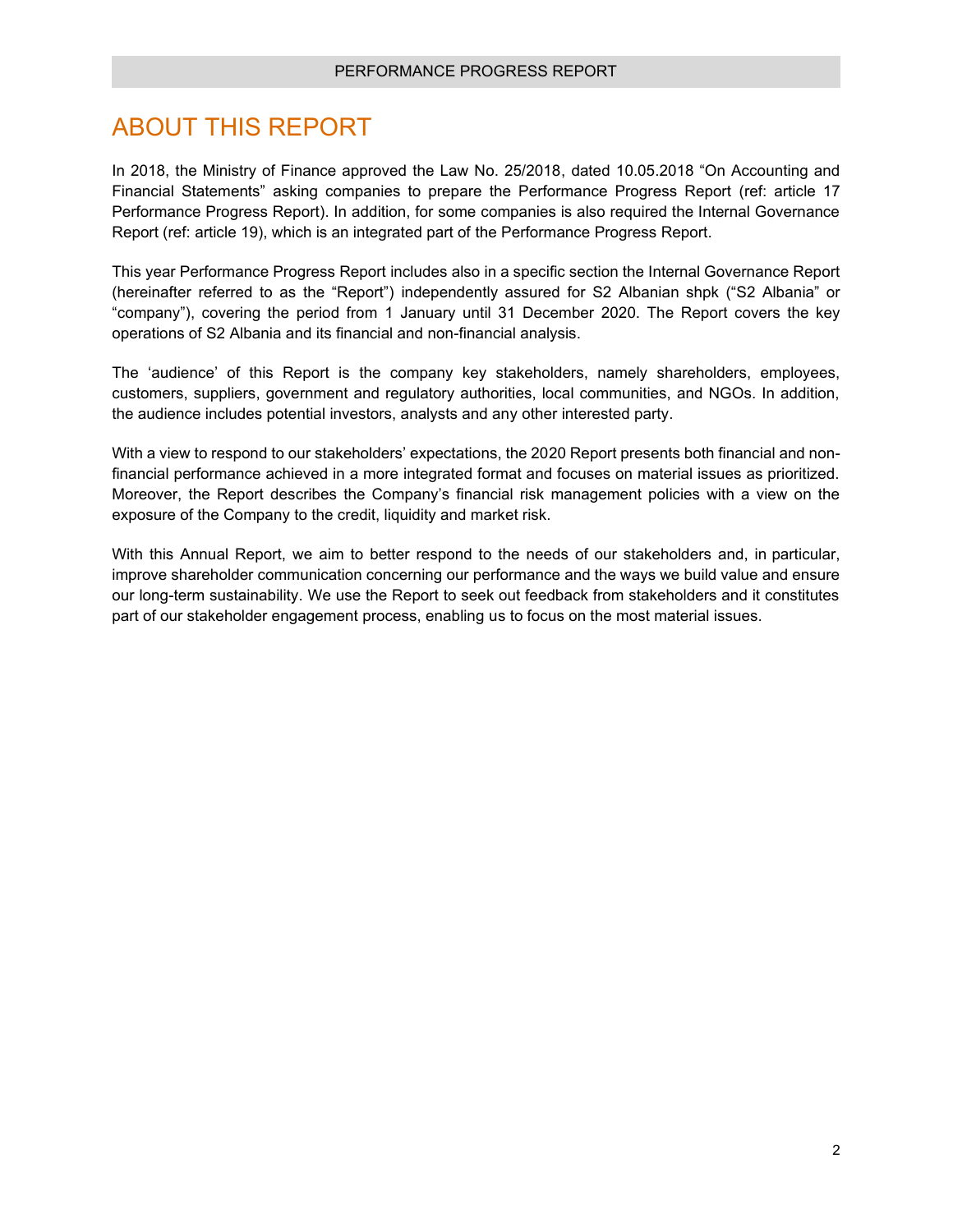# <span id="page-3-0"></span>S2 IN A GLANCE

# <span id="page-3-1"></span>S2 worldwide

S2 Global is the leading provider of state-of-the-art screening solutions for inspection and security. S2 pioneered the Build-Own-Operate model of project financing which gives customers access to advanced technology through the lifetime of the project while also offering flexibility in financing and budgeting. S2 is part of the OSI Solutions businesses, a subsidiary of OSI Systems, Inc. As part of efforts to strengthen security and events, S2 Global has put together an experienced team available to review event security programs and consult on solutions that will close any security gaps. Their expertise helps organizations evaluate technology needs, develop operational procedures including traffic flows through the company and people and vehicle entry point screening, in depth training for security and support staff, and manage the entire operation.

*Geographical coverage of OSI System Operations Worldwide*



S2 Global delivers screening solutions that result in dramatic improvements in areas such as operational efficiency, security, compliance, revenue collection and trade facilitation so that customers can focus on their core objectives:

- [Proven track record](http://www.screeningsolution.com/case-studies/) helping customers achieve their goals
- Operational and project management expertise
- [State-of-the-art security screening](http://www.screeningsolution.com/screening/) and inspection
- [Powerful systems integration](http://www.screeningsolution.com/integration/) and process automation tools
- [Comprehensive training,](http://www.screeningsolution.com/training/) staffing and recruitment

S2 Global business assists customs, border security, and tax collection agencies with inspection and manifest verification of cargo traveling across borders, increasing the efficiency of trade and infrastructure and supporting economic growth and transparency.

S2 Global and sister company Rapiscan Systems have provided security for FIFA World Cup 2010, Vancouver 2010 Olympics, London 2012 Olympics, Sochi 2014 Olympics, U.S. Open Tennis Championships, Glasgow 2014 Commonwealth Games and Gold Coast 2018 Commonwealth Games.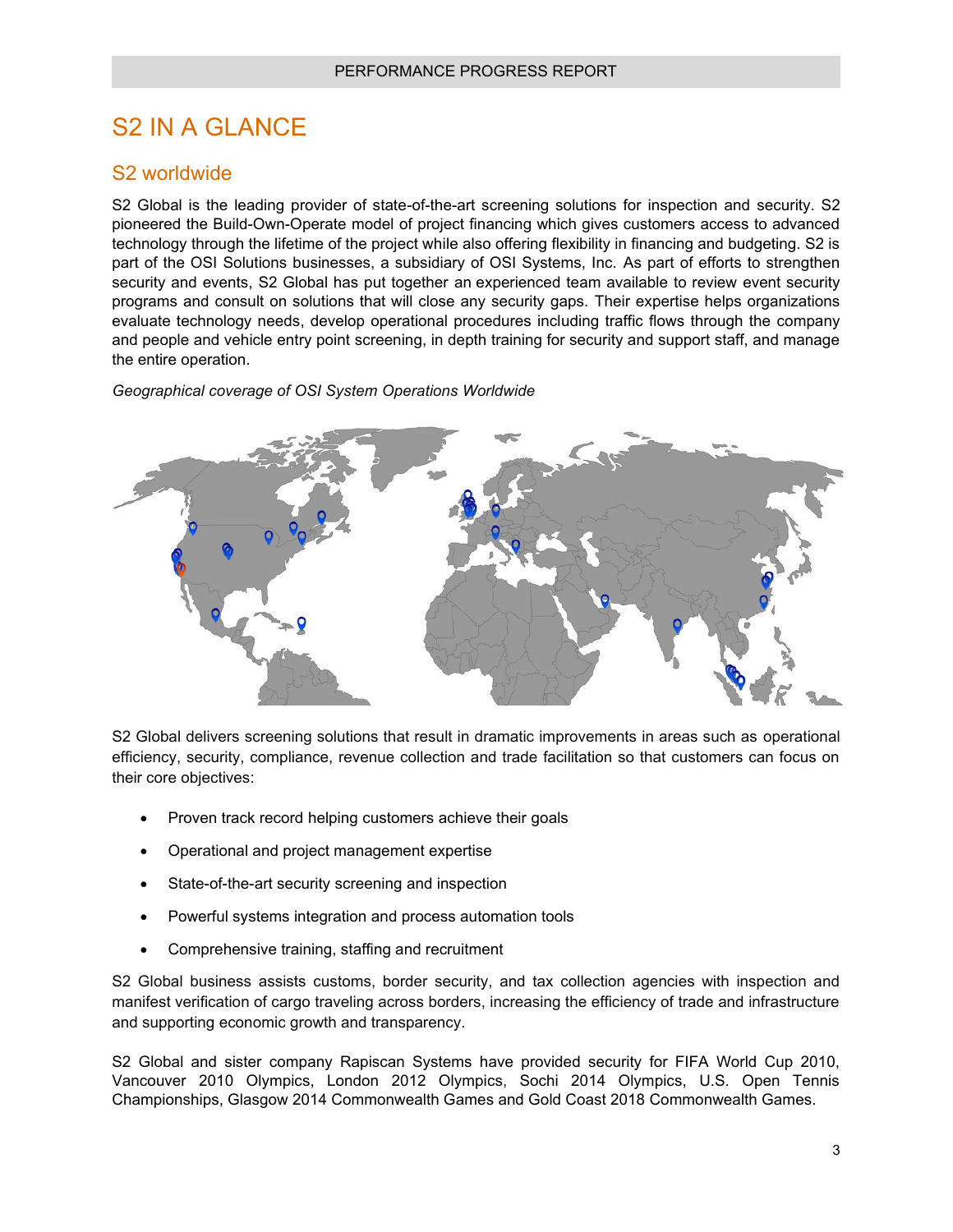#### **Vision**

Innovative solutions that have a positive impact on the global community are our passion: searching for great ideas that will work in the real world is our challenge.

#### **Mission**

#### *S2's Commitments*

We have an important **mission** – to make the world a safer and healthier place. But we can't do it alone. We're always looking for talented people committed to helping us develop, sell and support our high-tech security, healthcare, and innovative solutions.

#### **Growth Strategy**

We believe that one of our primary competitive strengths is our expertise in the cost-effective design and manufacture of specialized electronic systems and components for critical applications. As a result, we have leveraged, and intend to continue to leverage, such expertise and capacity to gain price, performance and agility advantages over our competitors in the security, healthcare and optoelectronics fields, and to translate such advantages into profitable growth in those fields. At the same time, we continually seek to identify new markets in which our core expertise and capacity will provide us with competitive advantages. Key elements of this strategy include:

#### *Capitalizing on Vertical Integration.*

Our vertical integration provides several advantages in each of our divisions. These advantages include reduced manufacturing and delivery times, lower costs due to our access to competitive international labor markets and direct sourcing of raw materials. We also believe that we offer significant added value to our customers by providing a full range of vertically-integrated services, including component design and customization, subsystem concept design and application engineering, product prototyping and development, efficient pre-production and short-run and high-volume manufacturing. We believe that our vertical integration differentiates us from many of our competitors and provides value to our customers who can rely on us to be an integrated supplier. We intend to continue to leverage our vertical integration to create greater value for our customers in the design and manufacture of our products.

#### *Capitalizing on the Market for Security and Inspection Systems.*

Attentiveness to terrorist and other security threats may continue to drive the market for security and inspection systems in transportation security and also at ports and border crossings, government installations, military facilities and public event venues. The trend toward increased screening of goods entering and departing from ports and borders has resulted, and may continue to result in, the growth in the market for cargo inspection systems and turnkey security screening services that are capable of screening shipping containers for contraband and assisting customs officials in the verification of shipping manifests

Package and cargo screening by freight forwarders, airlines and air cargo companies represents a growing sector, as regulations in the United States and Europe have continued to support increased screening of air cargo shipments.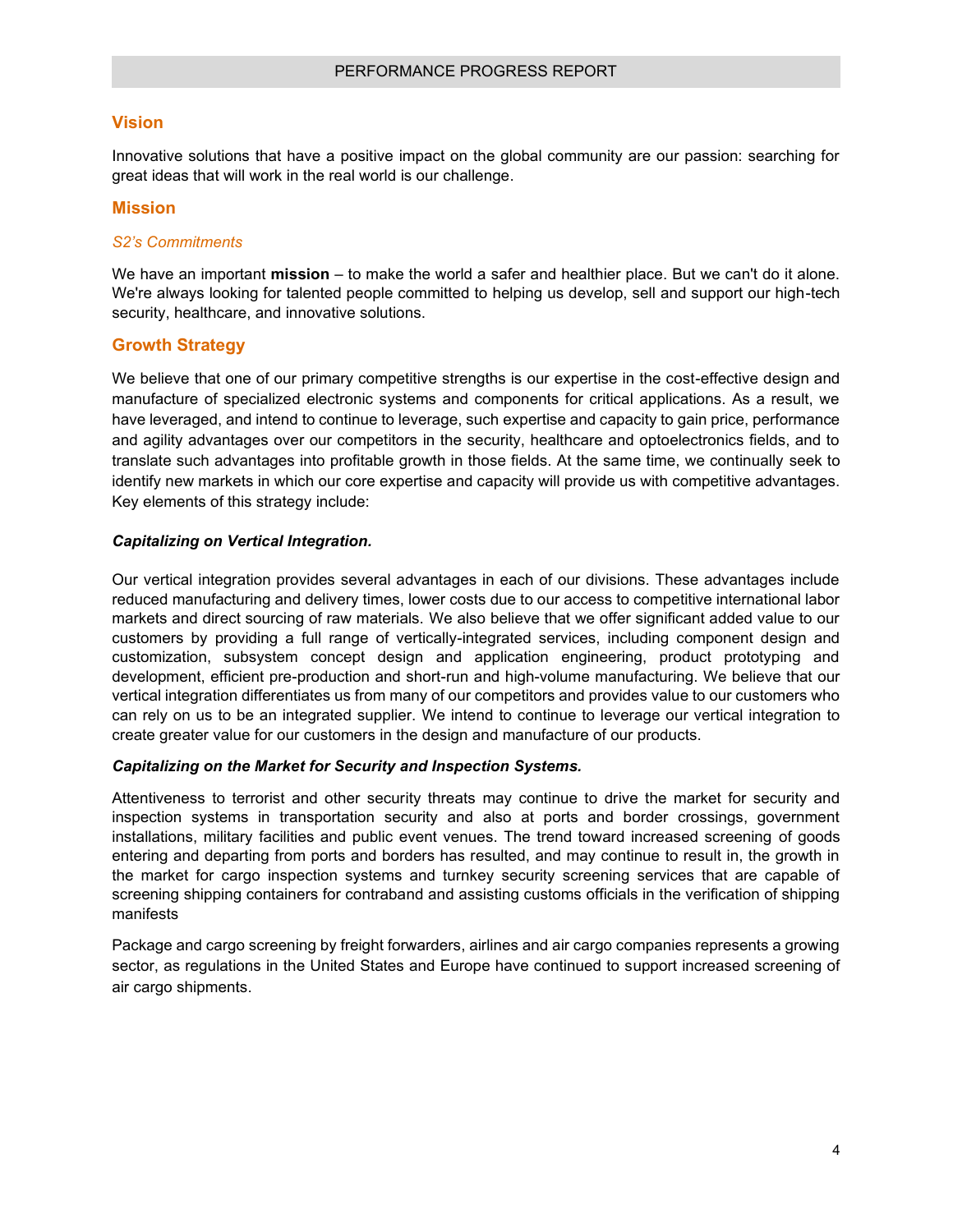#### **Growth Strategy (continued)**

#### *Capitalizing on the Market for Security and Inspection Systems (continued)*

We intend to capitalize on opportunities to replace, service and upgrade existing security installations, and to offer turnkey security screening solutions in which we may construct, staff and/or operate on a long-term basis security screening checkpoints for our customers.

#### *Selectively Entering New Markets.*

We intend to continue to selectively enter new markets that complement our existing capabilities in the design, development and manufacture of specialized electronic systems and components for critical applications such as security inspection, patient monitoring and diagnostic cardiology. We believe that by manufacturing products that rely on our existing technological capabilities, we will leverage our integrated design and manufacturing infrastructure to build a larger presence in new markets that present attractive competitive dynamics. We intend to achieve this strategy through internal growth and through selective acquisitions.

#### *Acquiring New Technologies and Companies.*

Our success depends in part on our ability to continually enhance and broaden our product offerings in response to changing technologies, customer demands and competitive pressures. We have developed expertise in our various lines of business and other areas through internal research and development efforts, as well as through selective acquisitions. We expect to continue to seek acquisition opportunities to broaden our technological expertise and capabilities, lower our manufacturing costs and facilitate our entry into new markets.

In 2019, OSI Systems unit S2 Global has secured a contract to provide a complete turnkey screening solution for the Port of Santo Tomas de Castilla in Guatemala. As part of the new ten-year contract, S2 Global will look after the civil works as well as deliver and integrate the Rapiscan Eagle P60 high-energy X-ray inspection systems. The company will conduct security screening and remote image analysis using the integration platform for all the inbound, outbound and transshipped cargo, and offer full life cycle support. Similar contracts, using intelligent integration platform that delivers accelerated integrated inspection services to secure trade, transport and events, S2 has secured with US Customs and Border Protection, Mexico, Kazakhstan, Saudi Arabia, Abu Dhabi etc

#### **COVID-19**

In March 2020, the World Health Organization characterized the outbreak of COVID-19 as a global pandemic and President Trump declared a national emergency concerning the pandemic. The COVID-19 pandemic has dramatically impacted the global health and economic environment, with millions of confirmed cases, business slowdowns and shutdowns and market volatility. COVID-19 has caused, and is likely to continue to cause, significant economic disruption and is having widespread, rapidly evolving and unpredictable impacts on global society, financial markets and business practices. Various governments around the world have implemented measures in an effort to contain the virus, including social distancing, travel restrictions, border closures, limitations on public gatherings, work from home, supply chain logistical changes, and closure of non-essential businesses. The COVID-19 pandemic has impacted, and is expected to continue to impact, our business operations and the operations of our suppliers and customers as a result of quarantines, facility closures and travel and logistics restrictions. There is substantial uncertainty regarding the duration and degree of COVID-19's continued effects over time. The extent to which the COVID-19 pandemic impacts our business going forward will depend on numerous evolving factors we cannot reliably predict, including the duration and scope of the pandemic or recurrence thereof, timing of development and deployment of an effective vaccine, governmental, business and individuals' actions in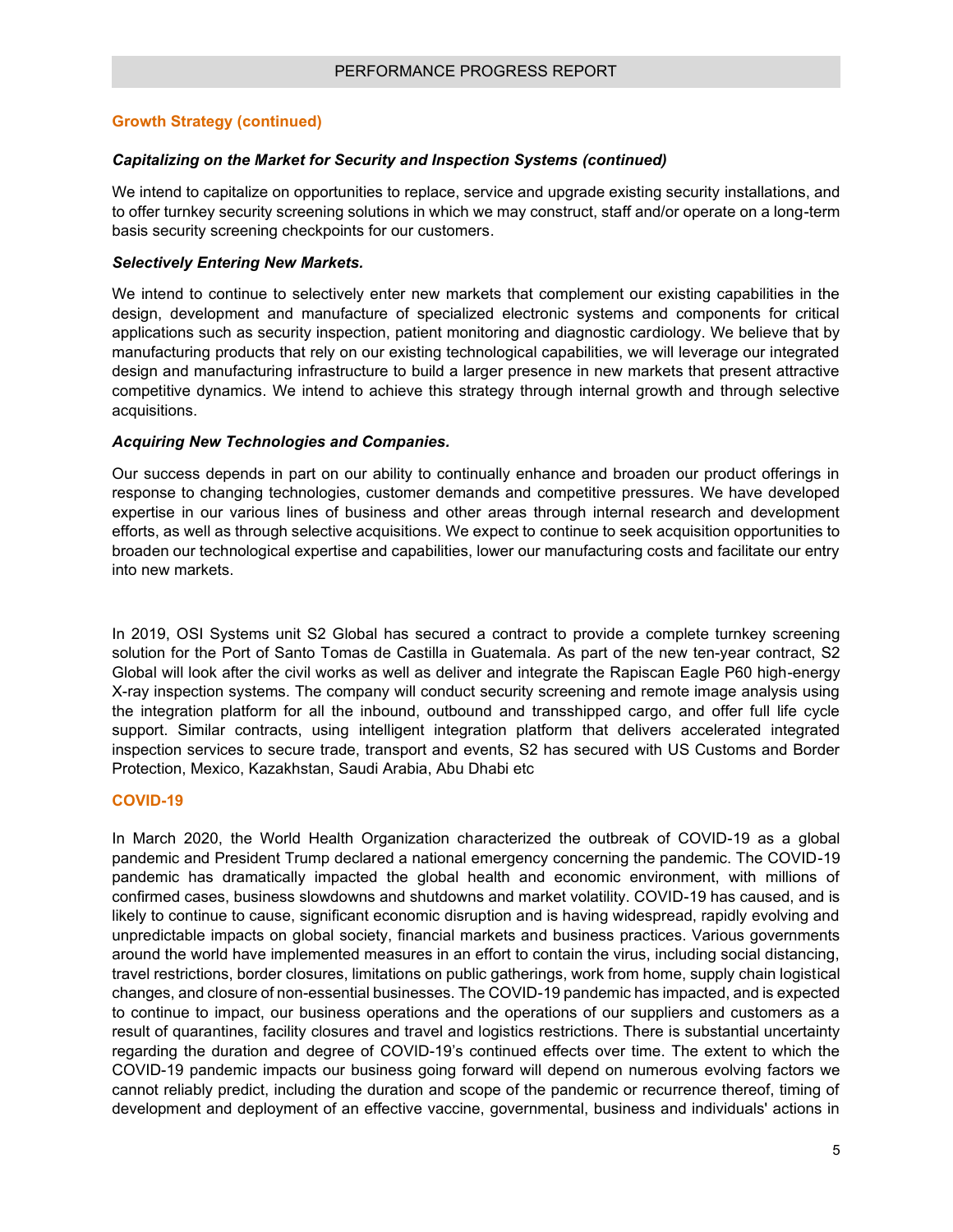response to the pandemic and the impact on economic activity including the possibility of recession or financial market instability.

The COVID-19 pandemic has significantly reduced airline passenger traffic, which reduces demand for certain of our security screening products and services. To slow and limit the transmission of COVID-19, governments across the world have imposed significant air travel restrictions and businesses and individuals have cancelled air travel plans. These restrictions and cancelations have reduced demand for security screening products and related services at airport checkpoints globally as the number of airline passengers requiring screening has fallen. The pandemic has also hampered our ability to meet with our customers and prospective customers. We often provide proposals and quotations to customers and prospective customers only after conducting both technical surveys of the site where our security inspection equipment will be installed and in person meetings with technical and operations staff of customers and prospective customers.

Many of our products and services are considered to be essential under federal, state and local guidelines. Accordingly, we currently continue to operate across our global footprint; however, given recent government regulations, many of our global facilities are not able to operate at optimal capacity. Notwithstanding our continued operations, COVID-19 has had and may continue to have further negative impacts on our operations, supply chain, transportation networks and customers, which may compress our margins, including as a result of preventative and precautionary measures that we, other businesses and governments are taking.

# <span id="page-6-0"></span>S2 Albania

S2 Albania part of S2 Global (OSI System Company) is registered at the National Business Centre (NBC) and currently is administrated by the Large Taxpayers Directorate.

The company's main activity is the implementation of the concession agreement.

The Concession Agreement is concluded between the Ministry of Finance (today Ministry of Finance and Economy) acting on behalf of the Republic of Albania as authorized by the Decision of Council of Ministers no. 755, dated 2.11.2011, and Rapiscan Systems, INC. No. 954-41- 3488, a company organized under the laws of California, USA, for "Financing, Establishing and Operating of Scan Service for Containers and Other Vehicles in the Republic of Albania and Scanning Service Fee" Rapiscan Systems, INC. founded S2 Albania Ltd for the purposes of the Concession Agreement.

#### *Term of the agreement*

The Concession Agreement is valid for a period of 15 years and commences on the effective date of operation for each custom operating site. The effective date of operation at the first custom site is September 7, 2015.

#### *The object of the agreement*

The Authority, hereby this agreement, engages the Operator for the duration of this Agreement to ensure the implementation of the project, design, testing and system operation, providing the defined services and the transfer of sites and equipment to the Authority upon termination in accordance with terms and conditions of this contract. The operator's obligation to ensure container scanning will be limited only within defined sites and services. According to the Agreement, the company operates scanning service of containers and other vehicles at five custom sites; i) Durrës, ii) Kapshticë, iii) Kakavijë, iv) Qafë Thanë, v) Morinë.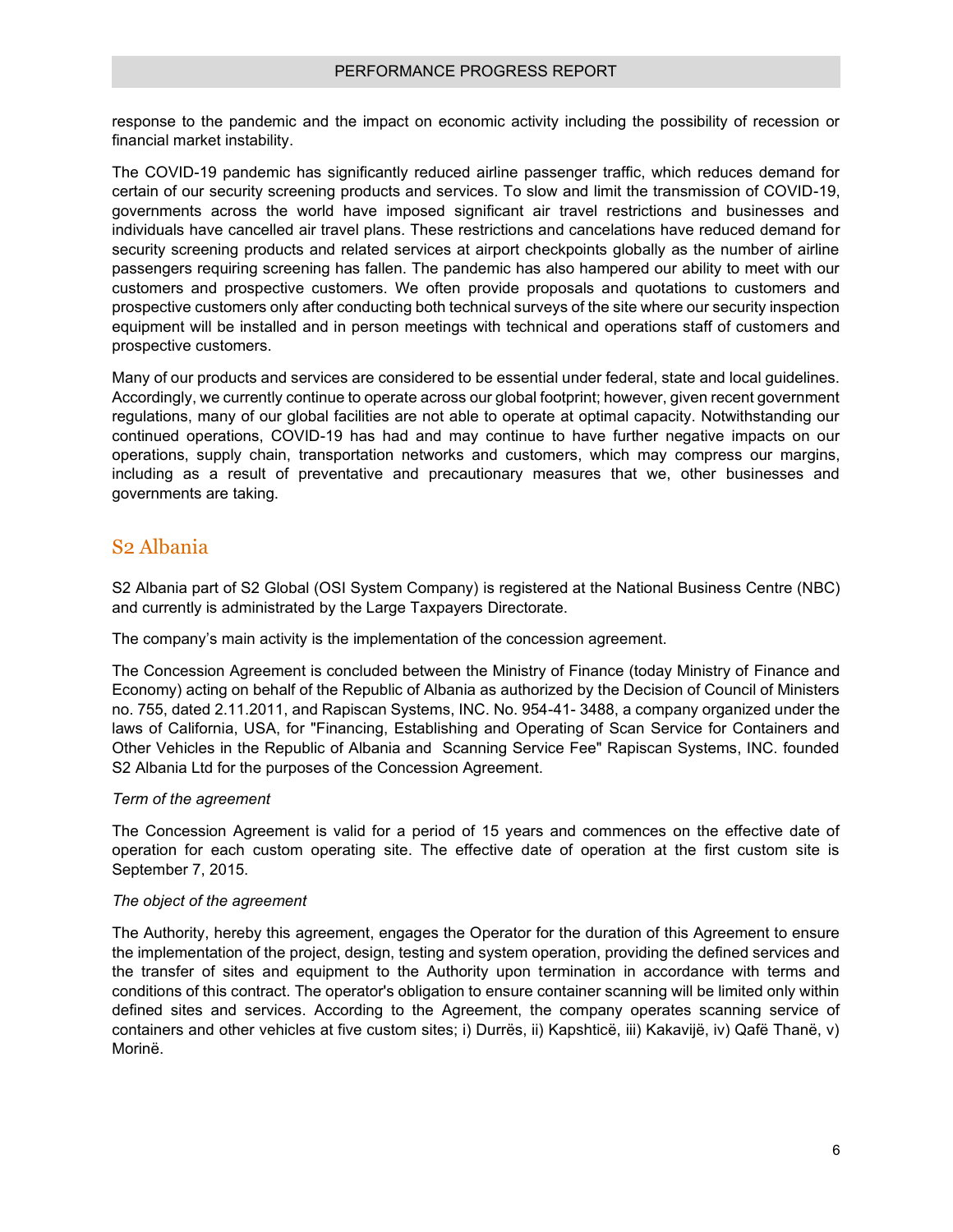#### *Payment terms*

The Authority will pay to the operator a fee for defined Services for each custom site (the Service Fee for each site).The customs site Service Fee will be calculated and paid in equal monthly installments, each at the value of 1/12 of the Annual site Fee. The Custom site Service fee will be VAT-free.

#### *Concession fee*

The Operator is obliged to pay to the Authority a monthly concession fee calculated at 2% of the Custom site Service Fee. This concessional fee is held by the Customs site Service Fee paid to the operator from the Authority.

#### <span id="page-7-0"></span>*COVID-19 impact*

While the COVID-19 pandemic situation has impacted the worldwide economic (included S2 Global ) and Albanian economy as well, S2 Albania however has offered support to the Authority (Ministry of Finance and Economy) by deferring payment obligations of the Authority toward S2 Albania related with scanning service performed by S2 Albania for the period August -September 2020 , for more than one year.

This has caused increase of the account receivables for the company.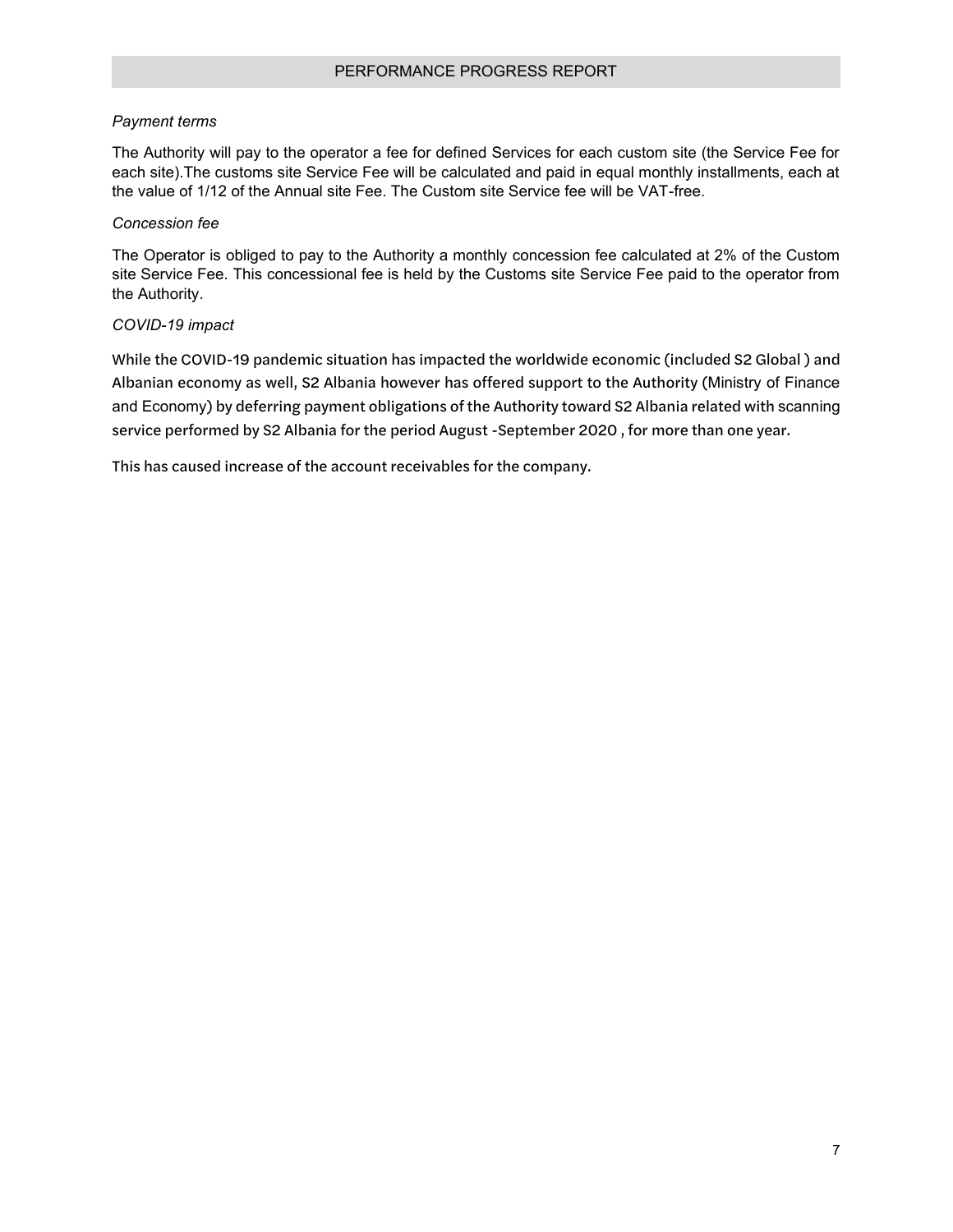# KEY FIGURES

# <span id="page-8-0"></span>**Finances Statement of Financial Position**

<span id="page-8-1"></span>

|                                       | 31 Dec 2020   | 31 Dec 2019   | Variance        | %      |
|---------------------------------------|---------------|---------------|-----------------|--------|
| <b>ASSETS</b>                         |               |               |                 |        |
| <b>Non-Current Assets</b>             |               |               |                 |        |
| Property, plant and equipment         | 486,877,692   | 606,007,875   | (119, 130, 183) | $-20%$ |
| <b>Right of Use Assets</b>            | 85,863,755    | 102,546,016   | (16,682,261)    | $-16%$ |
| <b>Financial receivables</b>          | 6,465,994     | 6,465,994     |                 | 0%     |
| Prepayments and deferred              |               |               |                 |        |
| expenses                              |               | 133,421,437   | (133, 421, 437) | 100%   |
| Trade receivables                     | 414,996,393   |               | 414,996,393     |        |
| <b>Total Non-Current Assets</b>       | 994,203,834   | 848,441,322   | (269, 233, 881) | $-32%$ |
| <b>Current assets</b>                 |               |               |                 |        |
| Trade receivables                     | 127,640,174   | 125,003,912   | 2,636,262       | 2%     |
| Other receivables                     | 115,407,059   | 165,979,291   | (50, 572, 232)  | $-30%$ |
| Prepayments and deferred              |               |               |                 |        |
| expenses                              | 137,833,309   | 135,786,400   | 2,046,909       | 2%     |
| Deferred tax assets                   | 40,143,088    | 90,103,321    | (49,960,233)    | $-55%$ |
| Cash and cash equivalents             | 86,231,211    | 80,598,391    | 5,632,820       | 7%     |
| <b>Total Current assets</b>           | 507,254,841   | 597,471,315   | (90, 216, 474)  | $-15%$ |
| <b>Total Assets</b>                   | 1,501,458,675 | 1,445,912,637 | (359, 450, 355) | $-25%$ |
| <b>Equity</b>                         |               |               |                 |        |
| Share capital                         | 1,000         | 1,000         |                 | 0%     |
| Other reserves                        | 246,653,446   |               | 246,653,446     |        |
| Legal reserves                        | 100           | 100           |                 | 0%     |
| Current year profit                   | 251,659,078   | 246,653,446   | 5,005,632       | 2%     |
| <b>Total Equity</b>                   | 498,313,624   | 246,654,546   | 251,659,078     | 102%   |
| <b>Liabilities</b>                    |               |               |                 |        |
| Non - current liabilities             |               |               |                 |        |
| Lease liability                       | 74,068,207    | 89,066,881    | (14,998,674)    | $-17%$ |
| Accrued expenses                      | 40,020,254    | 40,020,254    |                 | 0%     |
| Trade payables                        | 110,894,910   |               | 110,894,910     |        |
| <b>Total non-current Liabilities</b>  | 224,983,371   | 129,087,135   | (14,998,674)    | $-12%$ |
| <b>Current liabilities</b>            |               |               |                 |        |
| Lease liability                       | 15,567,860    | 14,708,869    | 858,991         | 6%     |
| Trade payables                        | 199,293,093   | 174,757,333   | 24,535,760      | 14%    |
| Accrued expenses                      | 210,799,376   | 537,445,093   | (326, 645, 717) | $-61%$ |
| <b>Tax Liabilities</b>                | 15,885,225    | 7,291,299     | 8,593,926       | 118%   |
| Other payables                        | 336,616,126   | 335,968,362   | 647,764         | 0%     |
| <b>Total current Liabilities</b>      | 778,161,680   | 1,070,170,956 | (292,009,276)   | $-27%$ |
| <b>Total Liabilities</b>              | 1,003,145,051 | 1,199,258,091 | (307, 007, 950) | -26%   |
| <b>Total Equity &amp; Liabilities</b> | 1,501,458,675 | 1,445,912,637 | (55, 348, 872)  | $-4%$  |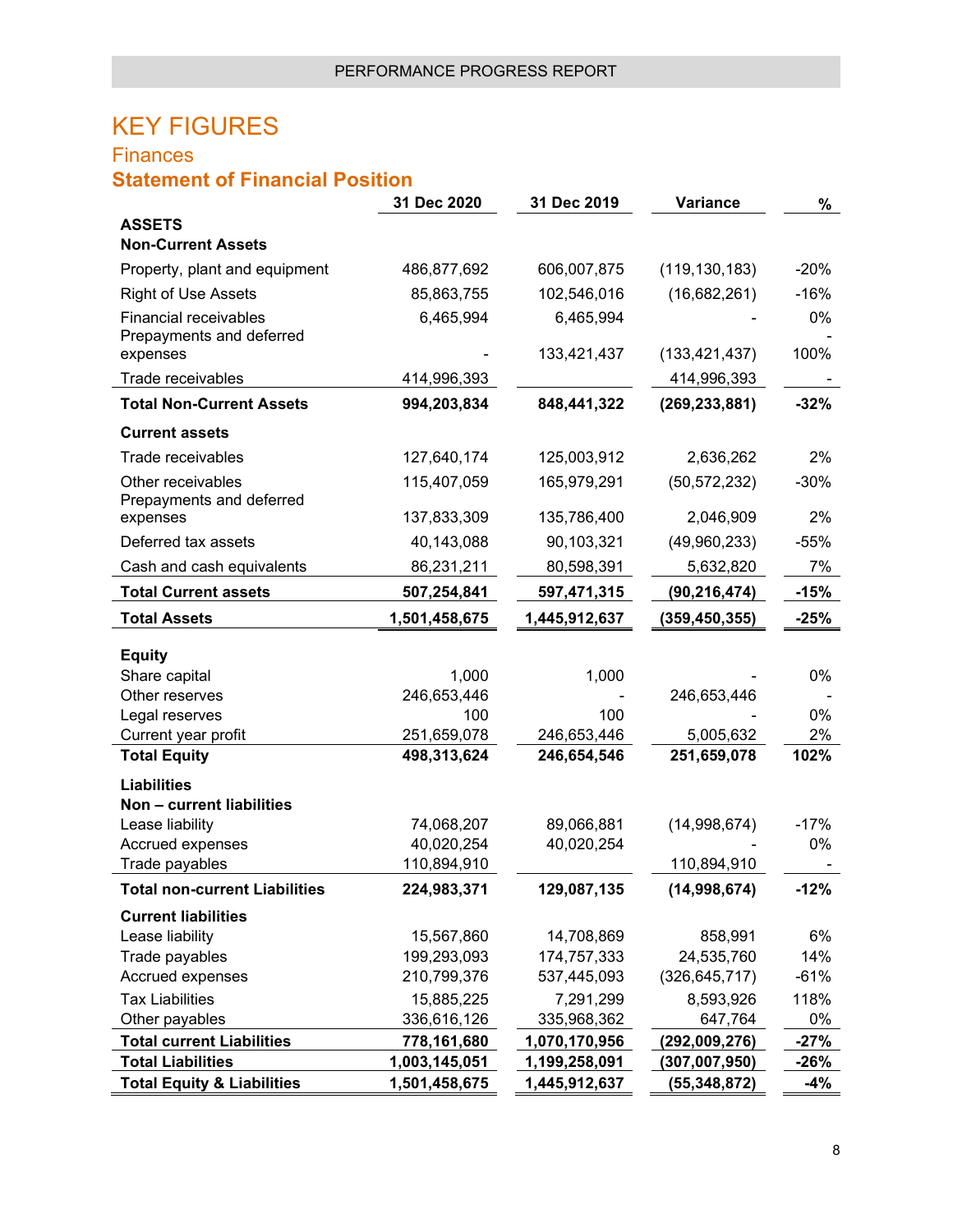### **Statement of Profit or Loss and Other Comprehensive Income**

| For the year<br>ended<br>31-Dec-20 | For the year<br>ended<br>31-Dec-19                                                                     | <b>Variance</b>                                                                      | %                                                                                            |
|------------------------------------|--------------------------------------------------------------------------------------------------------|--------------------------------------------------------------------------------------|----------------------------------------------------------------------------------------------|
|                                    |                                                                                                        |                                                                                      |                                                                                              |
|                                    | 1,526,052,364                                                                                          | 52,266,638                                                                           | 3%                                                                                           |
|                                    |                                                                                                        |                                                                                      |                                                                                              |
| 1,578,319,002                      | 1,526,052,364                                                                                          | 52,266,638                                                                           | 3%                                                                                           |
|                                    |                                                                                                        |                                                                                      |                                                                                              |
|                                    |                                                                                                        |                                                                                      | 2%                                                                                           |
|                                    |                                                                                                        |                                                                                      | 4%                                                                                           |
|                                    |                                                                                                        |                                                                                      | $-17%$                                                                                       |
| (82,790,958)                       | (86,185,496)                                                                                           |                                                                                      | $-4%$                                                                                        |
| 247,064,404                        | 185,698,335                                                                                            | 61,366,069                                                                           | 33%                                                                                          |
|                                    |                                                                                                        |                                                                                      |                                                                                              |
|                                    |                                                                                                        |                                                                                      |                                                                                              |
|                                    |                                                                                                        |                                                                                      | $-53%$                                                                                       |
|                                    |                                                                                                        |                                                                                      |                                                                                              |
| (4,785,010)                        | (5,343,669)                                                                                            | 558,659                                                                              | $-10%$                                                                                       |
| 5,705,528                          | (19, 390, 188)                                                                                         | 25,095,716                                                                           | $-129%$                                                                                      |
| 920,518                            | (24, 733, 857)                                                                                         | 25,654,375                                                                           | $-104%$                                                                                      |
|                                    |                                                                                                        |                                                                                      |                                                                                              |
| 301,619,311                        | 274,718,389                                                                                            | 26,900,922                                                                           | 10%                                                                                          |
|                                    |                                                                                                        |                                                                                      | 78%                                                                                          |
|                                    | (71, 409, 411)                                                                                         | 71,409,411                                                                           | $-100%$                                                                                      |
| (49,960,233)                       | 43,344,468                                                                                             | (93, 304, 701)                                                                       | $-215%$                                                                                      |
| 251,659,078                        | 246,653,446                                                                                            | 5,005,632                                                                            | 2%                                                                                           |
|                                    |                                                                                                        |                                                                                      |                                                                                              |
|                                    |                                                                                                        |                                                                                      |                                                                                              |
| 251,659,078                        | 246,653,446                                                                                            | 5,005,632                                                                            | 2%                                                                                           |
|                                    | 1,578,319,002<br>(838, 771, 379)<br>(271, 168, 913)<br>(138, 523, 348)<br>53,634,389<br>(49, 960, 233) | (825, 636, 775)<br>(261, 816, 885)<br>(166, 714, 873)<br>113,753,911<br>(28,064,943) | (13, 134, 604)<br>(9,352,028)<br>28,191,525<br>3,394,538<br>(60, 119, 522)<br>(21, 895, 290) |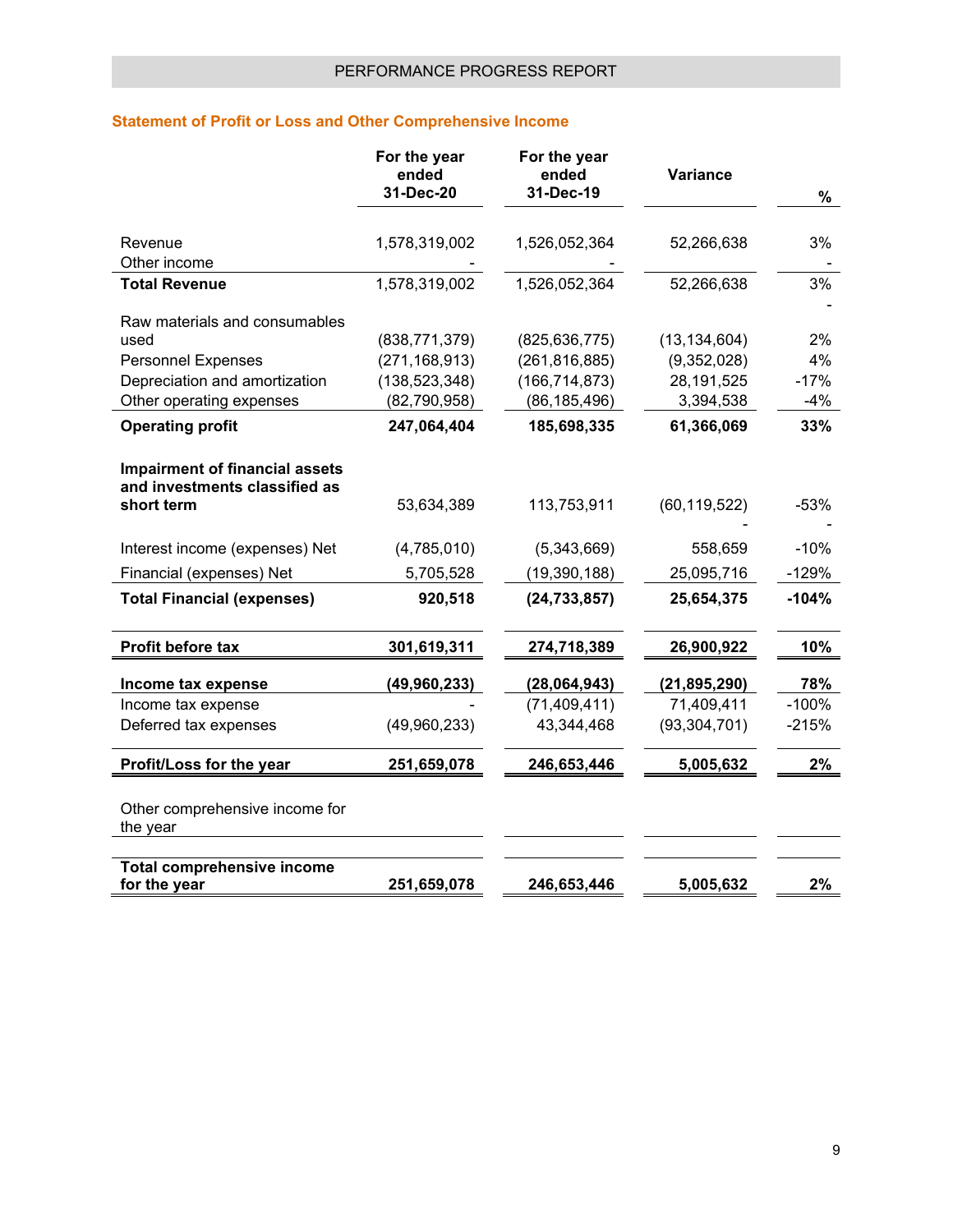# <span id="page-10-0"></span>Key financial performance indicators

This section provides a summary of the key financial ratios, how they can be used and some things to be aware of when undertaking ratio analysis. This document provides greater depth by taking each ratio and exploring in detail it's application and complexities.

The ratios will enable to make an assessment of the profitability and operating efficiency and effectiveness of an organization.

#### <span id="page-10-1"></span>**Profitability**

#### **Return on sales**

*ROS (in %) = (EBIT / sales) x 100*

In 2020 the company resulted in a ROS of 16%, whereas in 2019 the ROS was 12%. The increase in ROS has been caused due to increase of the revenue from sales as per concession agreement and decrease of the depreciation costs of the fix assets.

#### <span id="page-10-2"></span>**Liquidity**

The first financing issue is whether a company can meet its liabilities as they fall due within the coming year. It is a key focus because a company that is unable to make payments as they fall due will cease to operate. There are three measures that can be used to determine how 'liquid' a company is, although each has certain limitations. These are: the **current ratio**, the **quick ratio** and **working capital**.

#### **Current ratio**

The current ratio looks at the level of current assets (also called short term assets) relative to the level of current liabilities (also called short term liabilities).

#### *Current ratio = current assets / current liabilities*

This ratio assumes that the current assets can be converted to cash at book value (that is at the value recorded in the accounts of the company), irrespective of the actual market value of the assets. In this way, current assets are supposed to provide a key flow of funds from which the liabilities that are falling due within the year can be met. The ratio carries two implicit assumptions that are unlikely to be met in a strict sense because it assumes that:

- 1. creditors will be satisfied by payment within the year, when in practice they will focus on a specific due date, which may be much more immediate;
- 2. current assets will realise their book value; this may be true of some assets, but it is not necessarily true of others.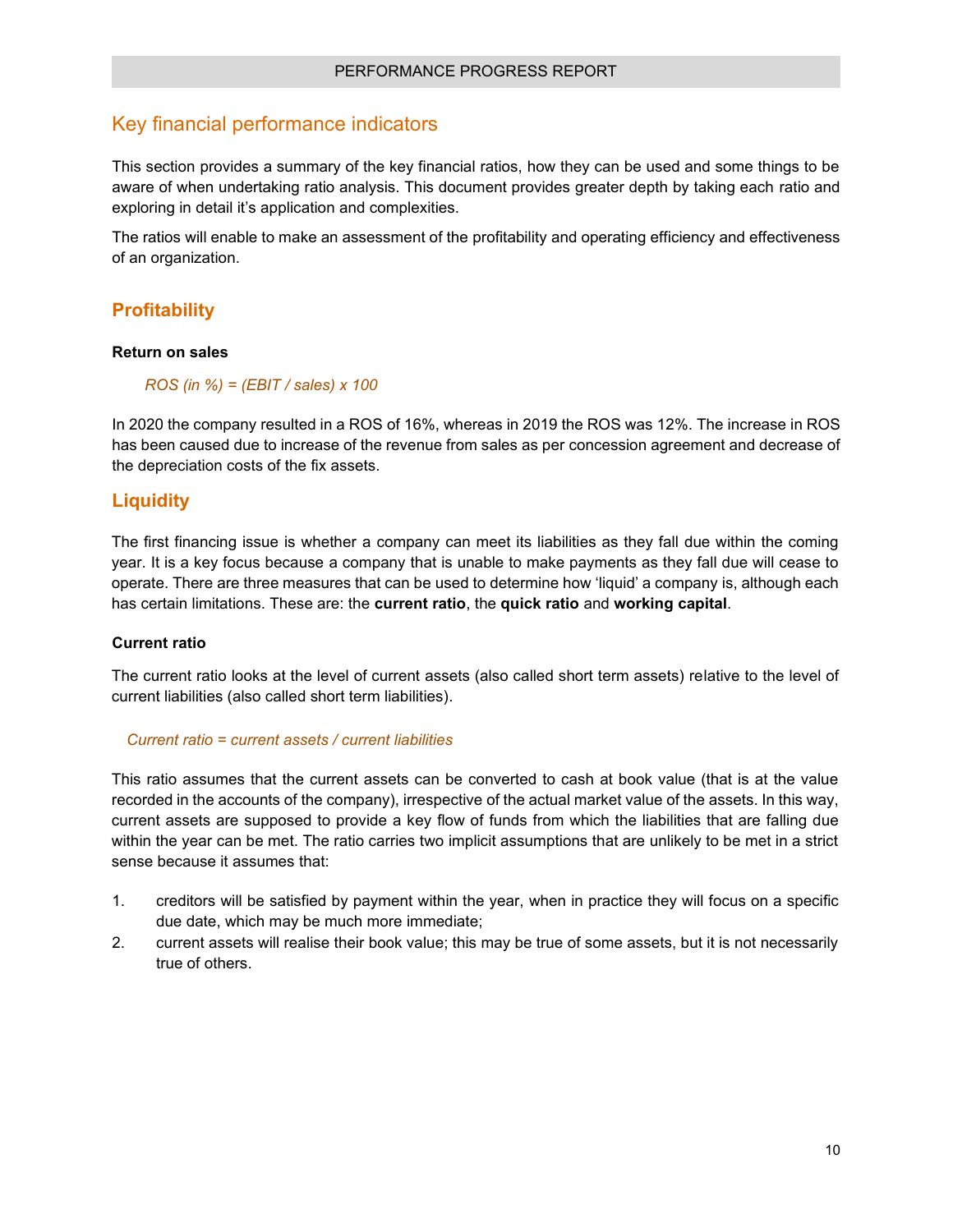#### **Current ratio (continued)**

The current ratio in 2020 was 0.65 whereas in 2019 it was 0.56. There is an increase on the current ratio. However, the ratio includes also the accrued expenses, but they are still not liabilities to be paid on short term. If accrued expenses will be excluded from the calculation, then the ratio for 2020 will be 0.89, (2019: 1.12). The variance between two years is a result in the increase of trade payables and tax liabilities of the December 2020 .

#### **Quick ratio (or liquidity ratio, or acid-test ratio)**

Uncertainty about the value of current assets is addressed by the quick ratio, also called the 'liquidity ratio' or 'acid-test ratio'. This looks only at those current assets most readily convertible to cash.

While this ratio makes the very conservative assumption that inventory will generate no cash and the brave assumption that all accounts receivable can be collected, it still suffers from the first of the limitations concerning creditors discussed above (under 'Current ratio').

Nevertheless, the range of satisfactory quick-ratio numbers is somewhat narrower than for the current ratio, though what is a 'safe' number still depends on the particular business circumstances within which the company operates. A number a little bigger than one as a starting point is satisfactory. The key idea when thinking about liquidity is: 'does enough cash flow in on a regular basis to cover the flows out that are anticipated?'.

#### *Quick ratio = (current assets – inventory)/current liabilities*

The current ratio in 2020 was 0.65 whereas in 2019 it was 0.56, the same value from the current ratio since the company has no inventory. Both current assets and current liabilities have been decreased. Current assets have decreased by 90 mil ALL and current liabilities by 292 mil ALL. The main decrease in current liabilities has been caused by the decrease of accrued expense. However, the increase in trade payables and tax liabilities has managed to offset a part of decrease in the total current liabilities. The main decrease in current assets has been caused by the decrease of other receivables and deferred tax asset.

### <span id="page-11-0"></span>**Operating efficiency**

This section considers the ratios that allow the company to evaluate its performance by considering its operating efficiency. An efficient organization in this context is one that chooses the appropriate pool of assets and uses them in such a way that the maximum return is made for shareholders over time. This section will focus on two ratios that measure efficiency in the use and management of the core constituents of the organization's current assets and current liabilities, specifically the credit it gives to customers (debtors or receivables) and the credit it gets from suppliers (creditors or payables).

#### **Creditor days**

The ratio used to investigate management's control over its supplier credit is **creditors days**. This is an important ratio because a company's trading partners often know (or need to know!) a great deal about those they are supplying. On the one hand, suppliers can be expected to shorten credit terms or to insist on cash payments if they have doubts about a company's credit worthiness. On the other hand, when a company is in severe difficulty and is not able to pay its suppliers, this ratio will also rise.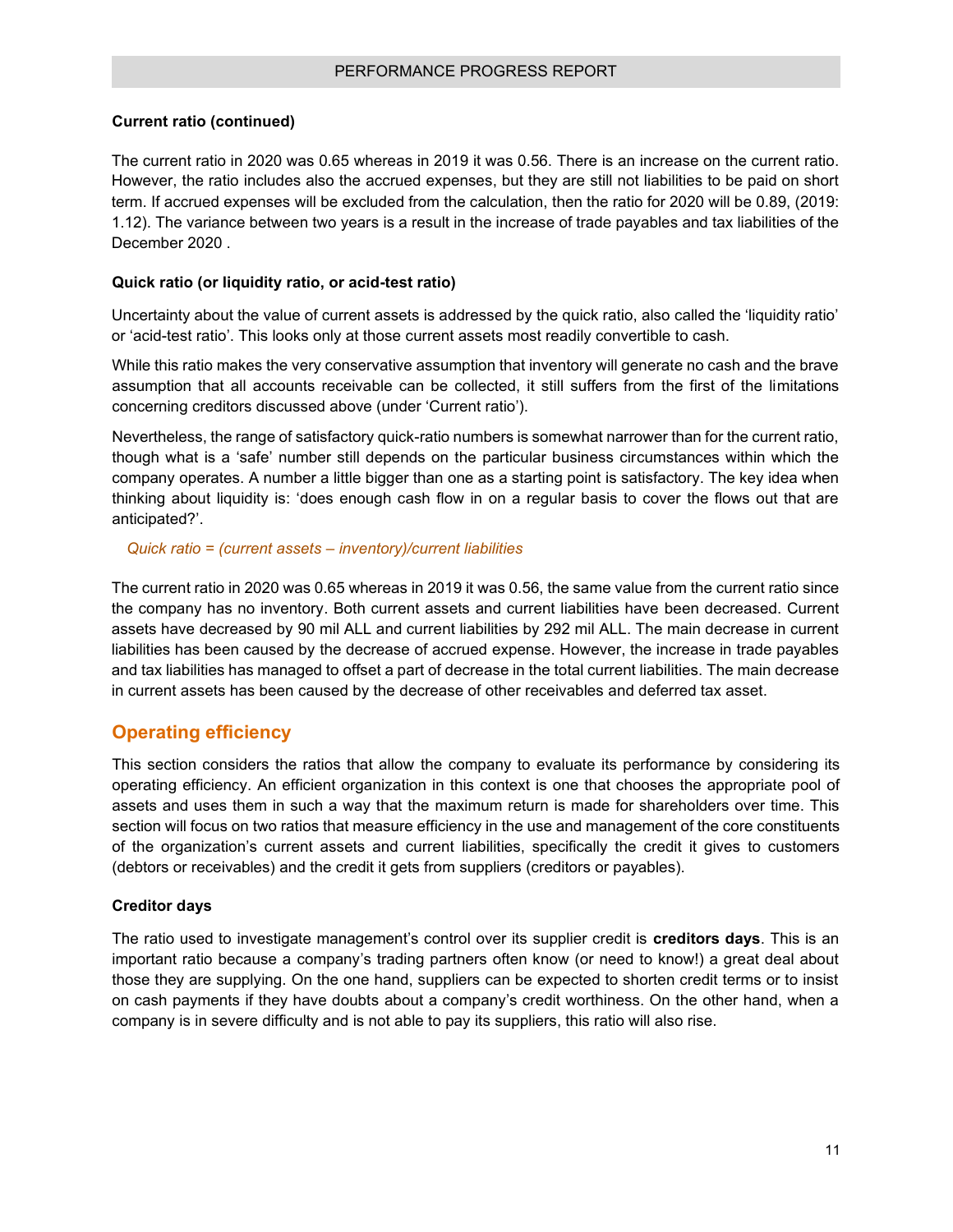#### **Creditor days (continued)**

The ratio is defined as:

#### *Creditor days = (creditors / operating expenses) x 365*

It makes for easy comparison between the time suppliers *allow* the company (either 'normal trade terms' or perhaps a known length of time) with the period the business actual *takes.* In general, good management will be indicated by the creditor figure being just a day or two *shorter* than the contracted payment terms.

The creditors days is increased from 48 days in 2019 to 85 days in 2020. The increase has been caused due to renegotiation of the payment terms due to COVID 19 situation.

The company has improved its payment terms. This shows that the Company:

- is making appropriate use of the credit granted; this is sensible because this sort of funding is free,
- it is not risking its supply chain by annoying its suppliers through late payment;
- it has systems good enough for it to be confident that it can pay efficiently on the due date without leaving a margin for error (which would waste part of the credit period).

#### **Trade receivables days**

The production cycle is not complete until cash has been received from the customer, so the collection phase represents the final phase in the cycle for companies providing their customers with credit terms. Deferring payment is an important marketing tool in many areas of business activity. The company will need to look for any changes in the company's credit policy or its collection experience. A change in credit policy or a lengthening of collection times can be seen in the ratio of trade receivables to sales. Matching the approach used for other ratios, this can be expressed as trade receivables days. The ratio is also commonly referred to as 'debtors' and 'debtors' da ys'.

#### *Debtors days = (debtors / sales) x 365*

The debtor's day are 30 days in 2019 to 125 days in 2020. The debtor's days is increased due to deferral of the payments for the services of Aug-November 2021 from the client for more the one year, due to COVID 19situation.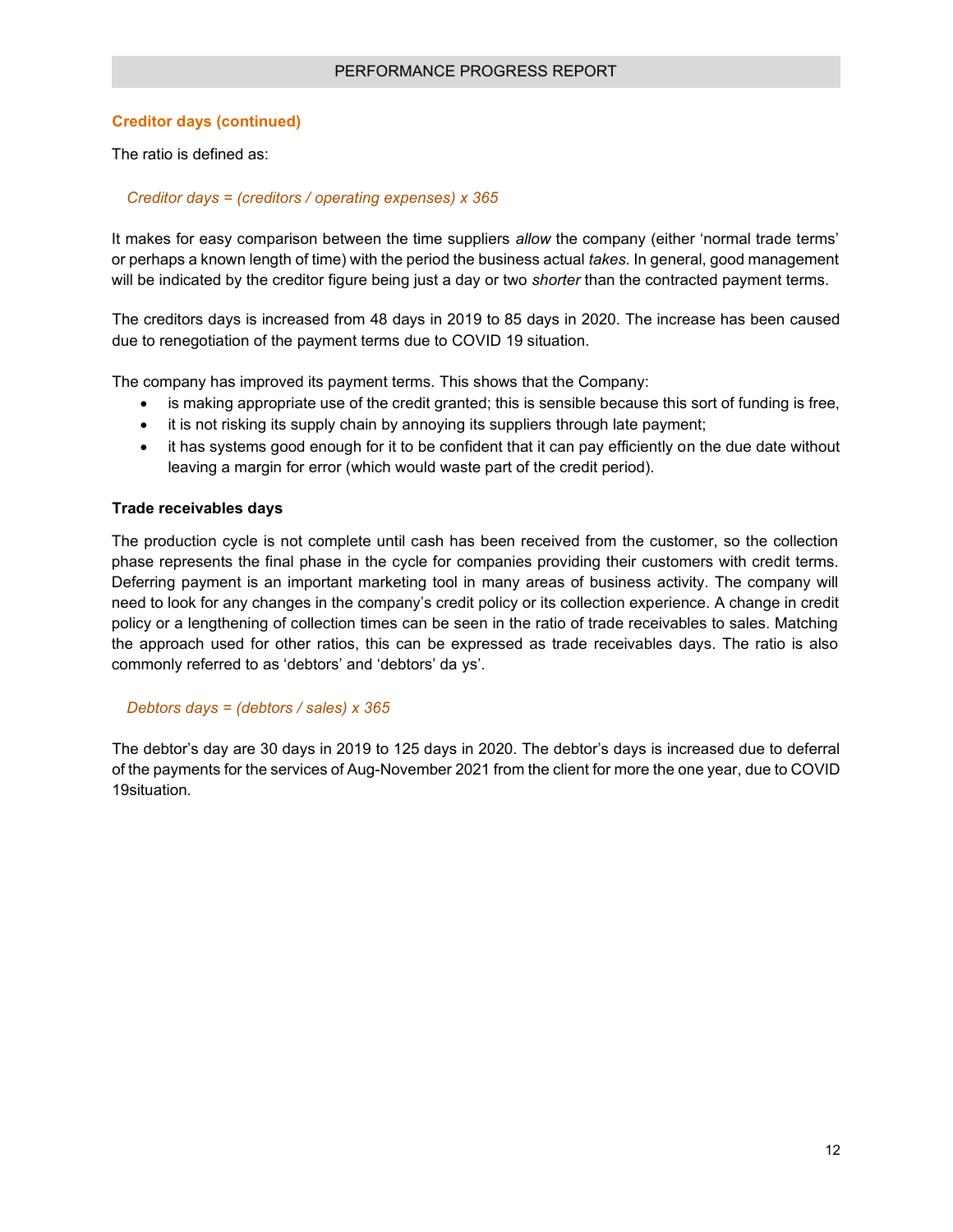### <span id="page-13-0"></span>**Environmental Regulations**

OSI System is subject to various environmental laws, directives, and regulations pertaining to the use, storage, handling and disposal of hazardous substances used, and hazardous wastes generated, in the manufacture of their products. Such laws mandate the use of controls and practices designed to mitigate the impact of their operations on the environment. To ensure compliance and practice proper due diligence, they conduct appropriate environmental audits and investigations at their manufacturing facilities in North America, Asia Pacific, and Europe, and, to the extent practicable, on all new properties. Their manufacturing facilities conduct regular internal audits to ensure proper environmental permits and controls are in place to meet changes in operations. Third-party investigations address matters related to current and former occupants and operations, historical land use, and regulatory oversight and status of associated properties and/or operations (including surrounding properties). The purpose of these studies is to identify, as of the date of such report, potential areas of environmental concern related to past and present activities or from nearby operations. The scope and extent of each investigation is dependent upon the size and complexity of the property and/or operation and on recommendations by independent environmental consultants

S2 Albania is subject of various environment laws, directives, and regulations pertaining to the use, storage, handling and disposal of hazardous substances used, and hazardous waste generated during operations. Such laws mandate the use of controls and practices designed to mitigate the impact of the operations on the environment. To ensure compliance and practice proper due diligence there are Internal procedures and mechanisms in place in S2 Albania through which it is conducted regular appropriate environment controls/measurements and environmental audits in all operational sites. S2 Albania is subject of control and audits of government Institutions that monitoring various environmental laws and regulations pertinent to use of equipment on current operations. To mention one, is the Albanian Health Institute – Radiation Safety Office and their audits confirming that S2 compliancy with required environment laws and national/international standards.

#### <span id="page-13-1"></span>**Employees**

S2 Albania employs are qualified, motivated, and performance-oriented employees with a high level of professional competence. The company offers an attractive environment for all the employees. Recruitment of staff goes through best practices and it is managed through an international HR entity contracted which provides advice and implements up to date methodology.

Training of staff is a very important part of the process and it is conducted from most experienced international trainers with more than 25 years of live experience working with US Customs Border Control. S2 University, which is part of engagement policy of the Group (including S2 Albania), enhances security programs offering unique, tailored learning management systems that use real-world scenarios and images. Security personnel is trained to be experts, with modules focused on skills assessment, security and image analysis. S2U students have access to a wealth of shared detection data to keep them informed of trends happening around the world.

S2 Albania is part of S2 Global organization and as such it is subject of the corporate's consolidated system of performance evaluation process. S2 Albania is structured in a way that allows transparence growth in carrier for each individual based on merits where the decisive evaluation factor is the KPI (Key Performance Indicators).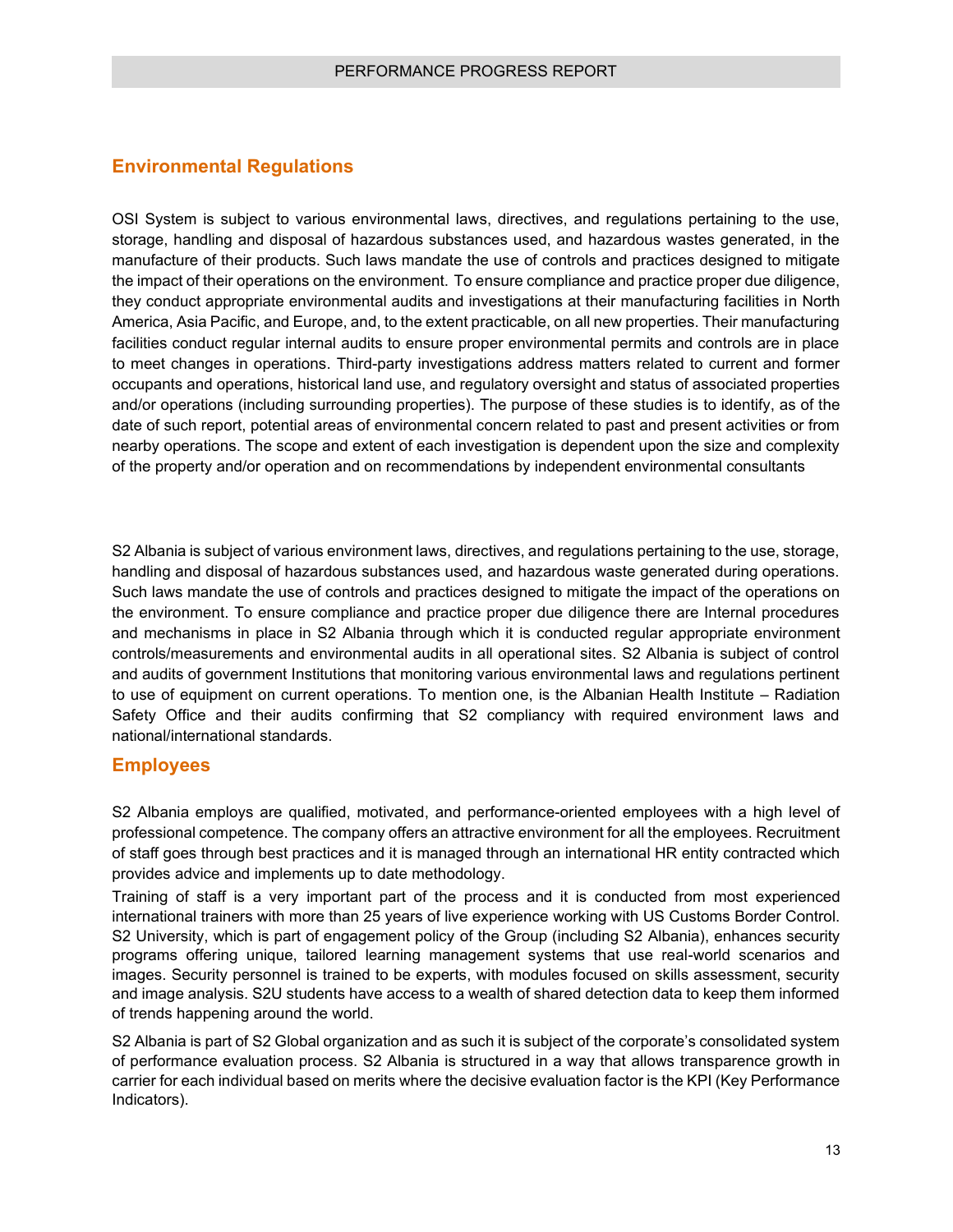Once a year, before the annual salary review, a preliminary analysis is carried out by Human Resources Manager to define the Salary Scale to be adopted.

#### <span id="page-14-0"></span>**Research and development**

Our security and inspection systems are primarily designed at our facilities in the United States and in the United Kingdom, Australia, Singapore, India, and Malaysia. These products include mechanical, electrical, analog and digital electronics, software subsystems and algorithms, which are designed by us. In addition to product design, we provide system integration services to integrate our products into turnkey systems at the customer site. We support cooperative research projects with government agencies and provide contract research for government agencies.

We design and manufacture optoelectronic devices and we provide electronics manufacturing services primarily in our facilities in the United States and internationally in the United Kingdom, Canada, Mexico, India, Indonesia, Malaysia and Singapore. We engineer and manufacture subsystems to solve the specific application needs of our OEM customers. In addition, we offer entire subsystem design and manufacturing solutions. We consider our engineering personnel to be an important extension of our core sales and marketing efforts. In addition to close collaboration with our customers in the design and development of our current products, we maintain an active program for the development and introduction of new products, enhancements and improvements to our existing products, including the implementation of new applications of our technology. We seek to further enhance our research and development program and consider such program to be an important element of our business and operations.

### <span id="page-14-1"></span>FINANCIAL RISK MANAGEMENT

Main financial liabilities of the Company consist of accounts payable and other liabilities. The main purpose of these financial liabilities is to finance and to provide guarantees for the Company's operations. The Company has loans and trade receivables, cash and cash equivalents and short-term deposits resulting from its operations.

The management of the company is in charge of managing these risks.:

-credit risk -liquidity risk -currency risk

### <span id="page-14-2"></span>Credit risk

Credit Risk is the risk of financial loss to the company if a customer or counterparty to a financial instrument fails to meet its contractual obligations and arises principally from the company trade receivables and amounts held in the bank account. The carrying amount of financial assets represents the maximum credit exposure. The maximum credit exposure to credit risk at the reporting date was:

|                           | <b>31 December 2020</b> | 31 December 2019 |
|---------------------------|-------------------------|------------------|
| Trade receivables         | 542.636.567             | 125,003,912      |
| Cash and cash equivalents | 86.231.211              | 80.598.391       |
| Total                     | 628,867,778             | 205,602,303      |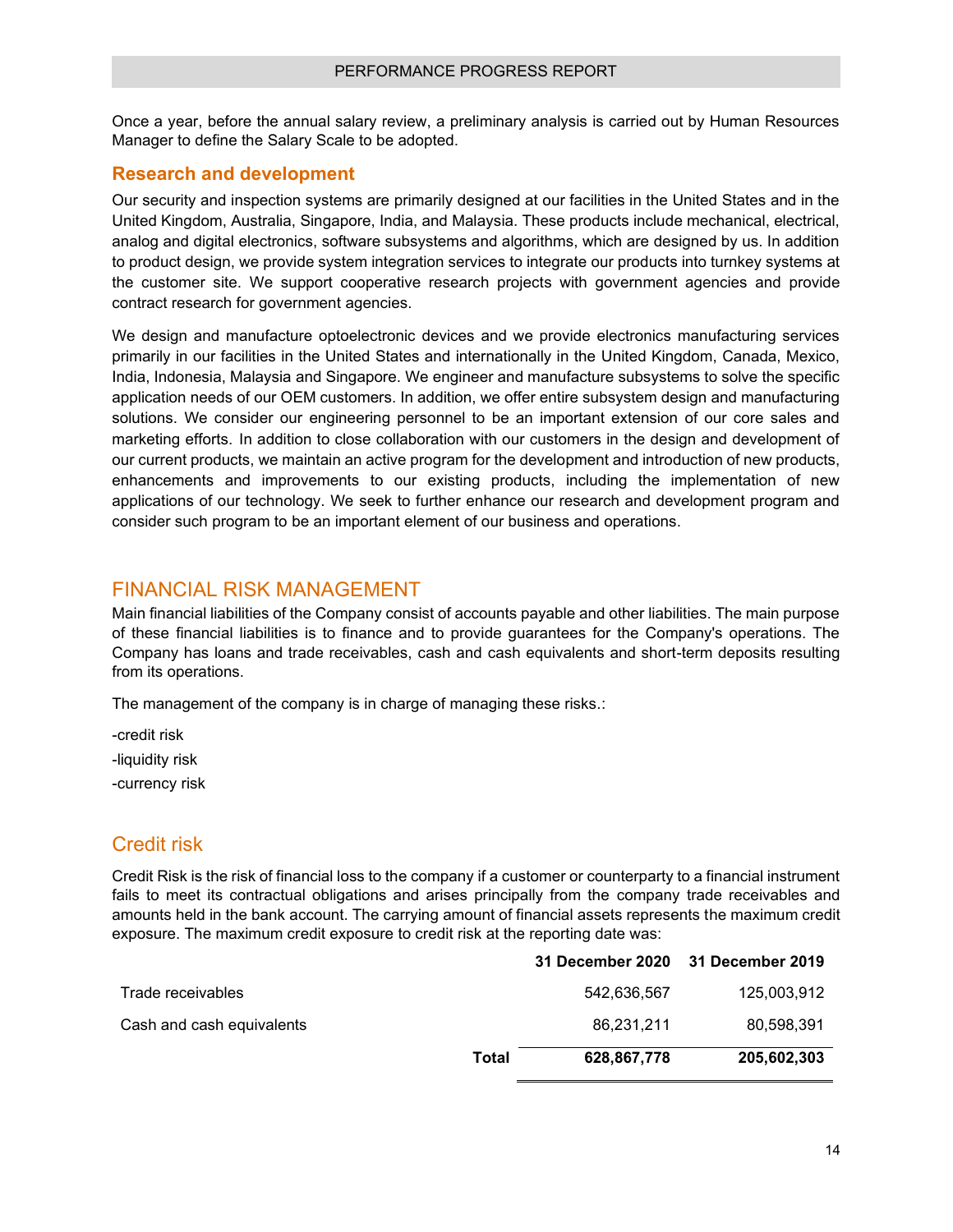# <span id="page-15-0"></span>Liquidity risk (Cash flow risk)

Liquidity risk is the risk that the Company may not be able to pay its obligations associated with financial liabilities at their due date. Liquidity risk is the risk inherent in the business of the Company as some specific assets purchased or liabilities sold may have specific liquidity characteristics. If the Company will need to have large amounts in a short period of time that exceeds normal requirements for cash, the Company may encounter difficulty to ensure competitive prices. The Company manages the liquidity risk by continuously monitoring forecasts and actual cash flows and by trying to match the maturity profiles of assets and liabilities.

| <b>Description</b>                               | Up to 6<br>months | $6 - 12$<br>months       | 1-5 years           | $>$ than 5<br>years | <b>Total</b>    |
|--------------------------------------------------|-------------------|--------------------------|---------------------|---------------------|-----------------|
| Trade and other<br>receivables                   | 243,047,233       |                          | 421,462,387         |                     | 664,509,620     |
| Cash on hand and at<br>banks                     | 86,231,211        |                          |                     |                     | 86,231,211      |
| <b>Total</b>                                     | 329,278,444       | $\blacksquare$           | 421,462,387         | $\blacksquare$      | 750,740,831     |
| Trade payables and<br>other payables             | (567, 362, 304)   |                          | (161, 250, 978)     | (23, 712, 139)      | (752, 325, 421) |
| <b>Total</b>                                     | (567, 362, 304)   | $\blacksquare$           | (161, 250, 978)     | (23, 712, 139)      | (752, 325, 421) |
| <b>Liquidity Risk as at</b><br>December 31, 2020 | (238,083,860)     |                          | 260,211,409         | (23, 712, 139)      | (1,584,590)     |
|                                                  |                   |                          | December 31st, 2019 |                     |                 |
| <b>Description</b>                               | Up to 6<br>months | $6 - 12$<br>months       | 1-5 years           | $>$ than 5<br>years | <b>Total</b>    |
| Trade and other<br>receivables                   | 290,983,203       |                          | 6,465,994           |                     | 297,449,197     |
| Cash on hand and at<br>banks                     | 80,598,391        |                          |                     |                     | 80,598,391      |
| <b>Total</b>                                     | 371,581,594       | $\blacksquare$           | 6,465,994           | $\blacksquare$      | 378,047,588     |
| Trade payables and<br>other payables             | (532, 725, 863)   | $\overline{\phantom{0}}$ | (64, 412, 034)      | (24, 654, 847)      | (621, 792, 744) |
| <b>Total</b>                                     | (532, 725, 863)   |                          | (64, 412, 034)      | (24, 654, 847)      | (621, 792, 744) |
| <b>Liquidity Risk as at</b><br>December 31, 2019 | (161, 144, 269)   |                          | (57, 946, 040)      | (24, 654, 847)      | (243, 745, 156) |

**December 31st, 2020**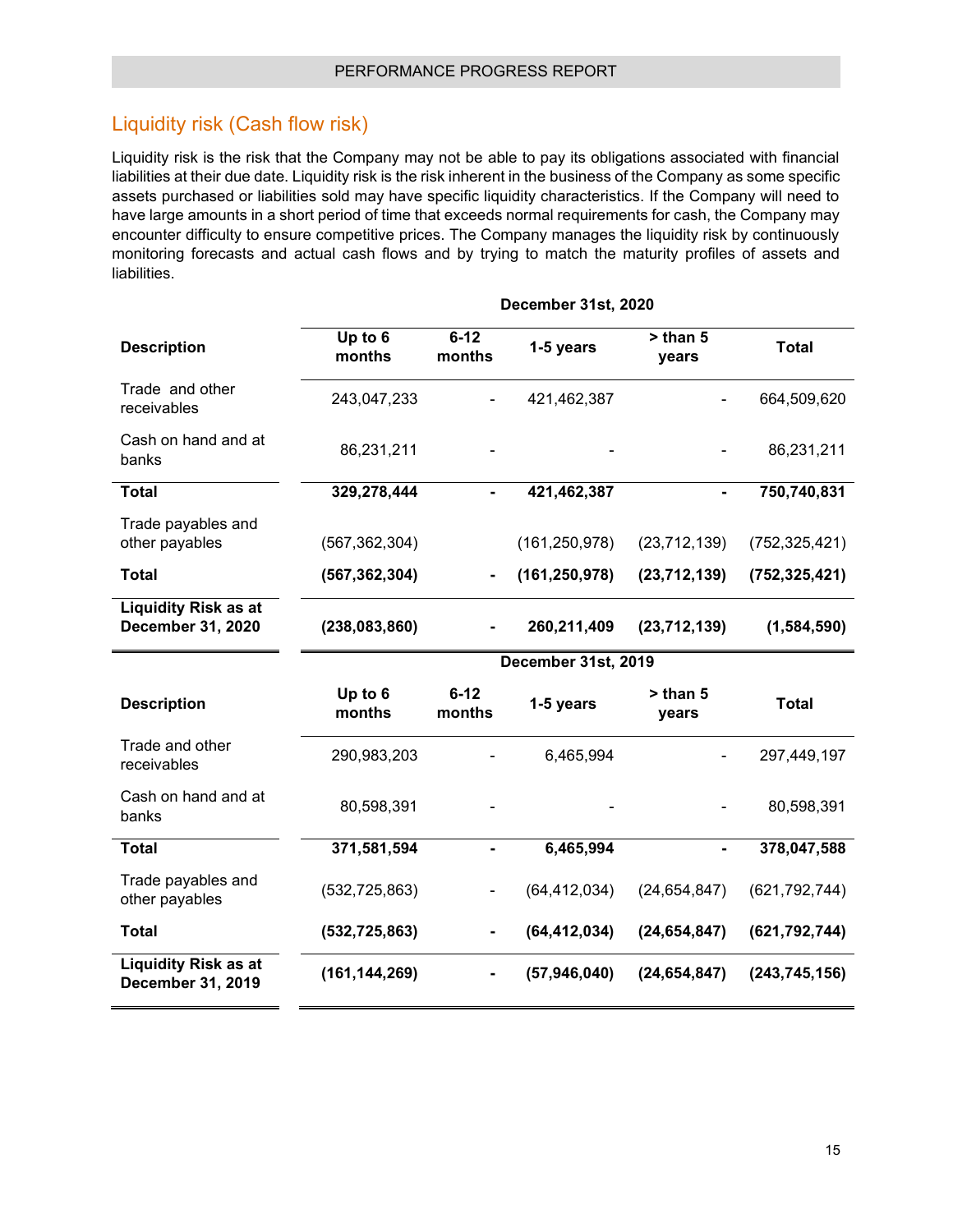# <span id="page-16-0"></span>Currency risk

The Company undertakes transactions denominated in foreign currencies as a result of exposure to fluctuations in exchange rates. The exposure to exchange rates is managed by determining a policy between accounts receivable and payable. The net book value of monetary assets and liabilities of the company by currency for the year ended are presented in the table below:

|                                                        | December 31st, 2020 |                 |                 |                 |  |
|--------------------------------------------------------|---------------------|-----------------|-----------------|-----------------|--|
| <b>Description</b>                                     | <b>EUR</b>          | <b>ALL</b>      | <b>USD</b>      | <b>Total</b>    |  |
| Trade and other<br>receivables                         | 127,640,174         | 121,873,053     |                 | 249,513,227     |  |
| Cash on hand and at<br>banks                           | 28,864,459          | 56,852,165      | 514,587         | 86,231,211      |  |
| <b>Total</b>                                           | 156,504,633         | 178,725,218     | 514,587         | 335,744,438     |  |
| Trade payables and other<br>payables                   | (316, 817, 692)     | (354, 469, 263) | (81,038,466)    | (752, 325, 421) |  |
| <b>Total</b>                                           | (316, 817, 692)     | (354, 469, 263) | (81,038,466)    | (752, 325, 421) |  |
| <b>Currency Risk as at</b><br><b>December 31, 2020</b> | 261,149,328         | (182, 210, 039) | (80, 523, 879)  | (1,584,590)     |  |
|                                                        | December 31st, 2019 |                 |                 |                 |  |
| <b>Description</b>                                     | <b>EUR</b>          | <b>ALL</b>      | <b>USD</b>      | <b>Total</b>    |  |
| Trade and other<br>receivables                         | 125,003,912         | 172,445,285     |                 | 297,449,197     |  |
| Cash on hand and at<br>banks                           | 46,612,123          |                 |                 |                 |  |
|                                                        |                     | 18,303,976      | 15,682,292      | 80,598,391      |  |
| <b>Total</b>                                           | 171,616,035         | 190,749,261     | 15,682,292      | 378,047,588     |  |
| Trade payables and other<br>payables                   | (181, 893, 340)     | (98, 259, 852)  | (341, 639, 552) | (621, 792, 744) |  |
| <b>Total</b>                                           | (181, 893, 340)     | (98, 259, 852)  | (341, 639, 552) | (621, 792, 744) |  |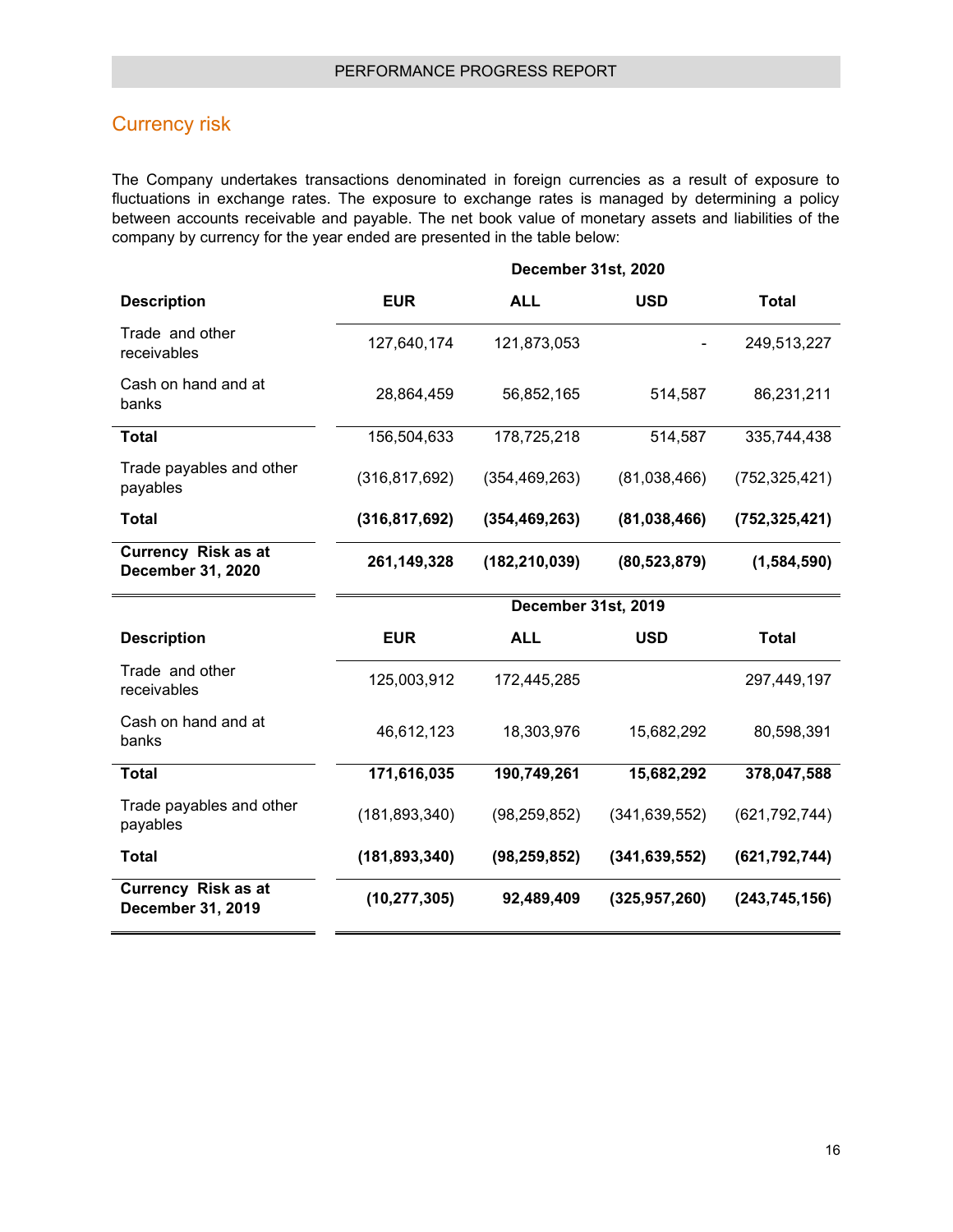The following significant exchange rates applied during the year:

| ALL/EUR |        | <b>Average Rate</b> | Reporting date spot rate |        |  |
|---------|--------|---------------------|--------------------------|--------|--|
|         | 2020   | 2019                | 2020                     | 2019   |  |
|         | 123.77 | 123                 | 123.70                   | 121.77 |  |

In managing currency risks the company aims to reduce the impact of short-term fluctuations on the company earnings. Over the longer-term, however, permanent changes in foreign exchange rates might have an impact on profit.

#### *Interest rate risk*

The company does not face any interest rate cash flow risk because it does not have any interest- bearing financial liabilities.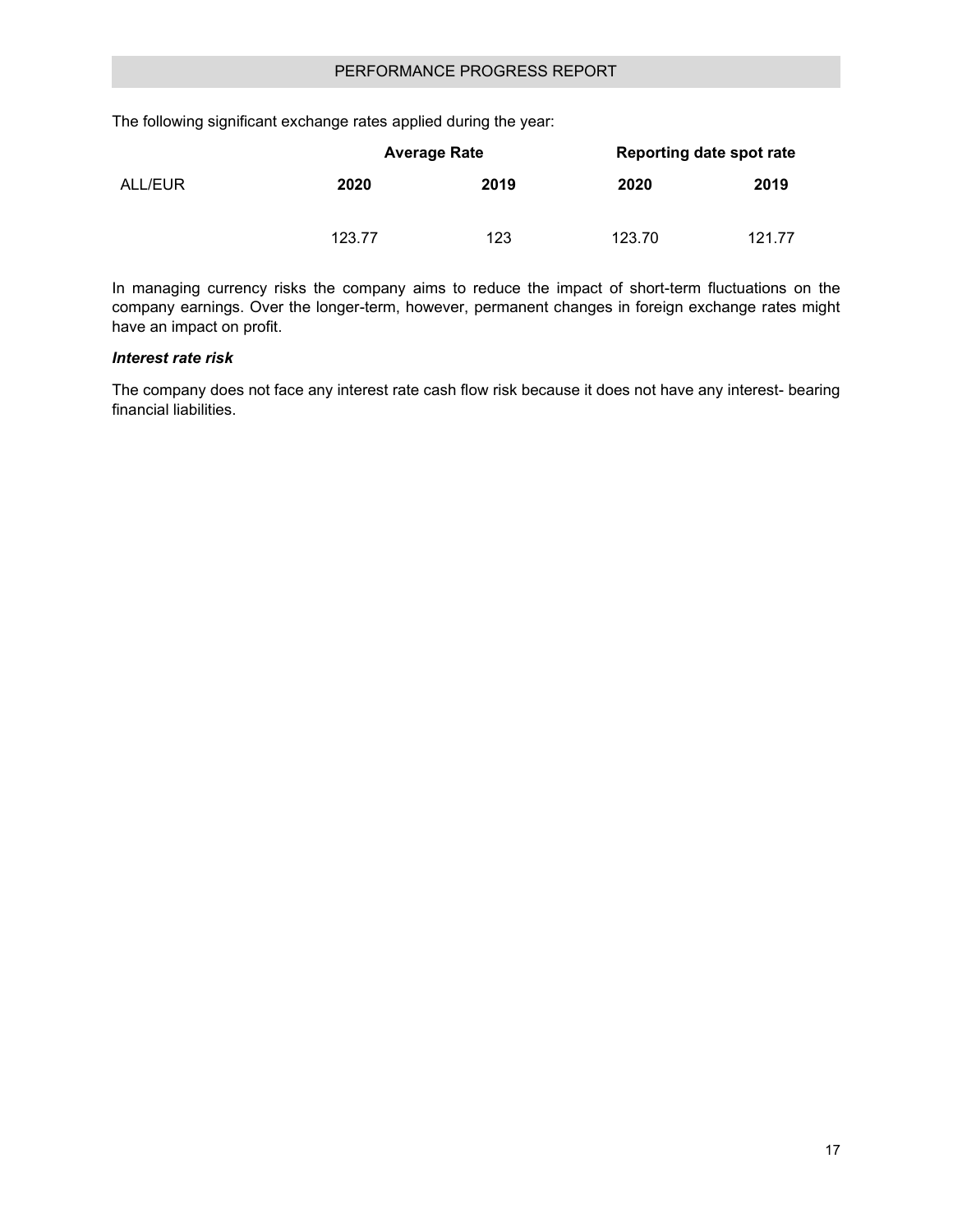# <span id="page-18-0"></span>INTERNAL GOVERNENACE REPORT

# <span id="page-18-1"></span>Composition and functioning of executive and supervisory bodies

There are no dedicated bodies for S2 Albania. It is governed under the executive and supervisory bodies of S2 Global (OSI System).

**Board Composition of Osi System** 

The Board will annually review the appropriate size of the Board. The Board will periodically appoint a Chairman. Both independent and employee Directors are eligible for appointment as the Chairman. The Board may also assign to Directors such other leadership roles as it deems appropriate. The Board will be responsible for the selection of nominees for election or appointment to the Board.

**Audit Committee** 

The Committee assists the Board in fulfilling its oversight responsibilities with respect to (i) the annual and quarterly financial information to be provided to stockholders and the SEC; (ii) the system of internal controls that management has established; and (iii) the internal and external audit process. In addition, the Committee provides an avenue for communication between internal auditor, the independent auditor, financial management and the Board.

Risk management Committee

The purpose of the Risk Management Committee of the Board of Directors will be to assist the Board in its oversight of the Company's management of key risks, including strategic, operational, legal, regulatory, compliance, security, reputational and other risks, as well as the guidelines, policies and processes for monitoring and mitigating such risks.

• Technology Committee of The Board of Directors

The purpose of the Technology Committee of the Board of Directors shall be to evaluate and make recommendations to the Board regarding technology-related matters, and such other duties as the Board may from time to time prescribe.

Chairman of S2 Albania

Chairman is appointed by the Board. The Chairman represents the company before third parties and in court, together with the directors vested with special powers. The Chairman organizes the activities of the Board of Directors and ensures that the Directors are provided with all necessary documentation and information in a timely manner to enable them to make decisions.

Administration of S2 Albania

S2 Albania has an administrator Mr. Jonathan Fleming.

# <span id="page-18-2"></span>Internal policies and procedures related to internal control systems covering the financial reporting

S2 Albania implements the procedures and policies of the group.

Internal control over financial reporting is a system designed to provide reasonable assurances regarding the reliability, accuracy, fairness and timeliness of financial reporting and the preparation of financial